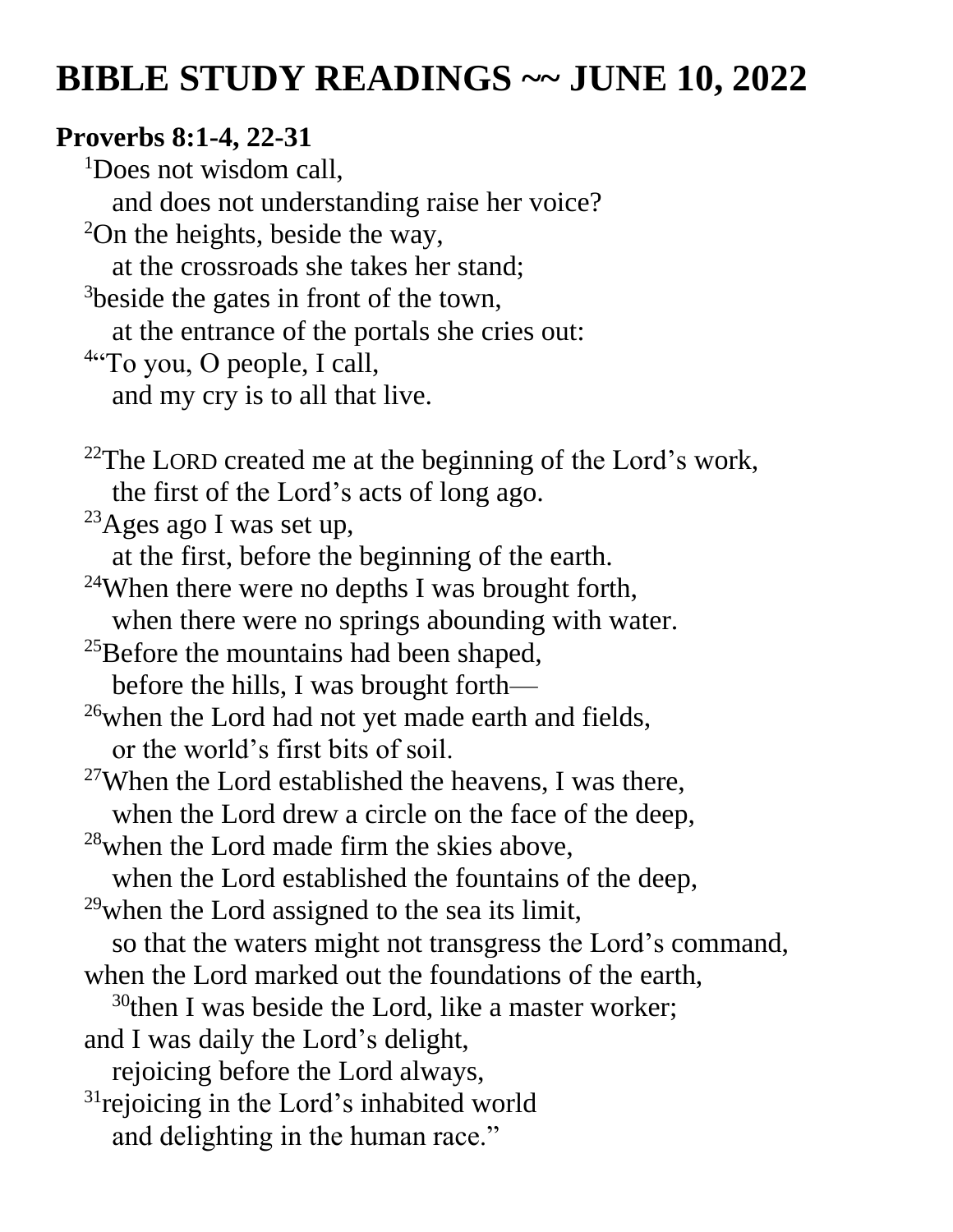## **Psalm 8**

<sup>1</sup>O LORD our Lord,

how majestic is your name in all the earth!—

<sup>2</sup>you whose glory is chanted above the heavens out of the mouths of infants and children;

you have set up a fortress against your enemies, to silence the foe and avenger.

<sup>3</sup>When I consider your heavens, the work of your fingers,

the moon and the stars you have set in their courses,

<sup>4</sup>what are mere mortals that you should be mindful of them,

human beings that you should care for them?

<sup>5</sup>Yet you have made them little less than divine;

with glory and honor you crown them.

<sup>6</sup>You have made them rule over the works of your hands;

you have put all things under their feet:

<sup>7</sup>all flocks and cattle,

even the wild beasts of the field,

<sup>8</sup>the birds of the air, the fish of the sea,

and whatever passes along the paths of the sea.

<sup>9</sup>O LORD our Lord.

how majestic is your name in all the earth!

#### **Romans 5:1-5**

<sup>1</sup>Therefore, since we are justified by faith, we have peace with God through our Lord Jesus Christ, <sup>2</sup>through whom we have obtained access to this grace in which we stand; and we boast in our hope of sharing the glory of God. <sup>3</sup>And not only that, but we also boast in our sufferings, knowing that suffering produces endurance, <sup>4</sup>and endurance produces character, and character produces hope, <sup>5</sup> and hope does not disappoint us, because God's love has been poured into our hearts through the Holy Spirit that has been given to us.